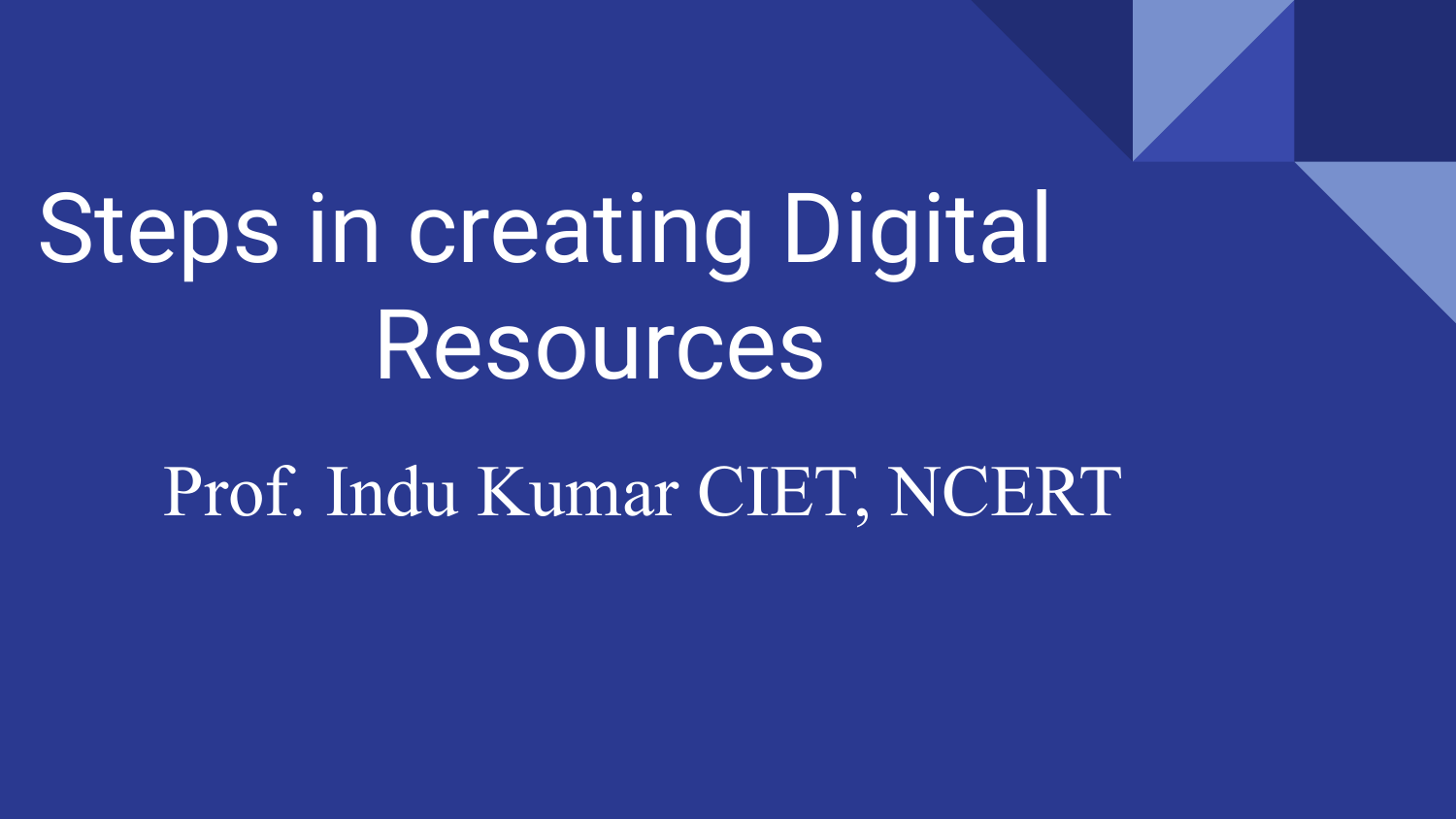### **PEDAGOGICAL CONSIDERATIONS**

# ➢ **Learning Theories**

# ➢ **Learning Objectives/Learning**

## **outcomes**

## ➢ **Individual Differences**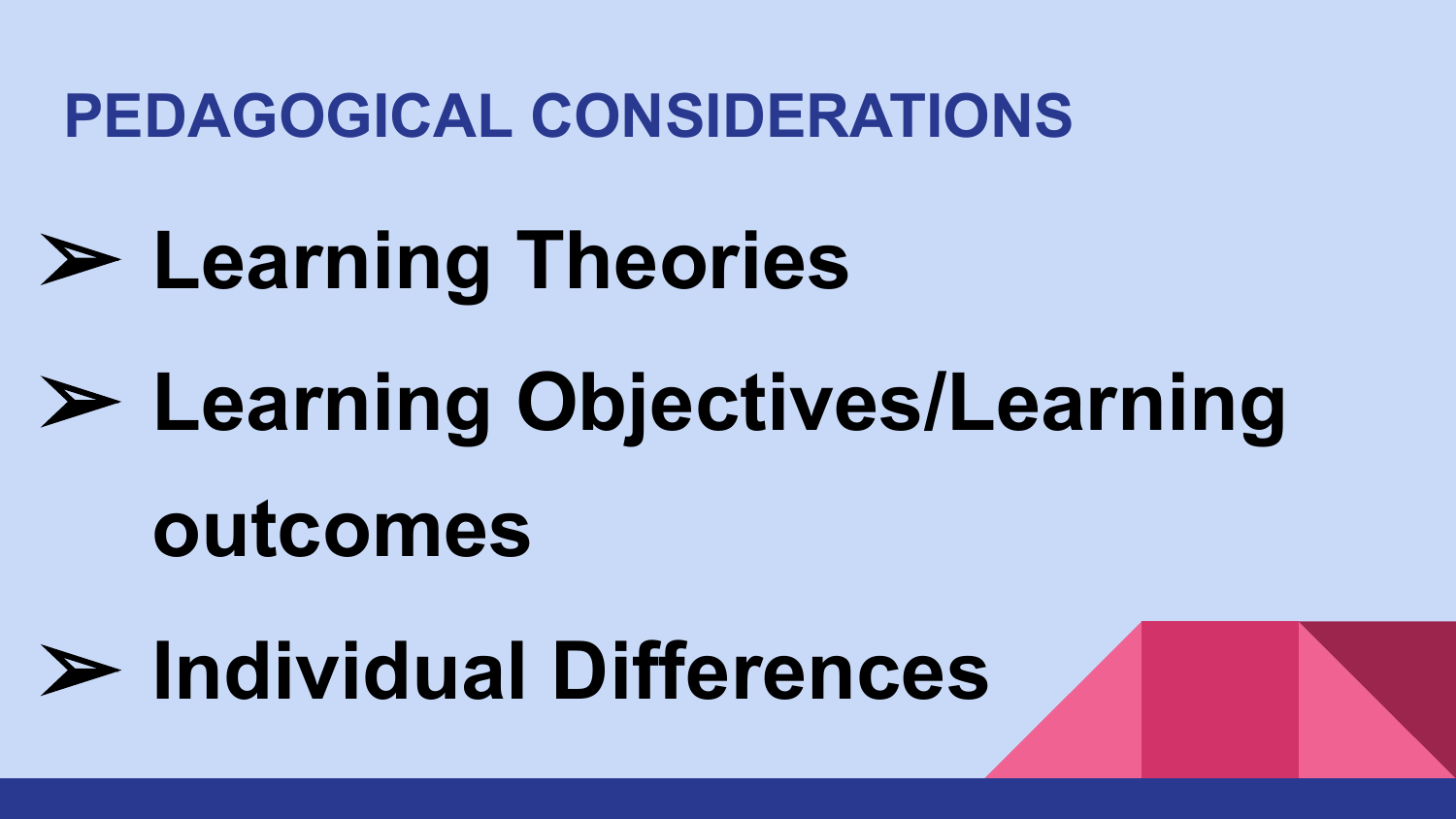### DEVELOPMENT PROCESS

- ➔ **Steps in Script Development and Production**
	- *Know your Audience*
	- Select the Theme /Topic
	- *Development of Briefs*
	- ◆ *Research on the subject*
	- **Sequence the Content**
	- *Select the Presentation Format*

#### ➔ **Devices of Holding Children's Attention**

- song, riddle, music, sound effects, fun/humor, *pause and rest*
- *Interactivity*
- ◆ *Involve Children*

➔ **Elements of a Good Script** ◆ *An Attractive Start Clarity of Concept Objective based Content* 

- *Known to unknown Approach*
- *Interactive*
- **Simple Language**
- **Smooth Transition**
- Component of Humor / Fun
- Reinforcement with variety and linkage
- Smooth close down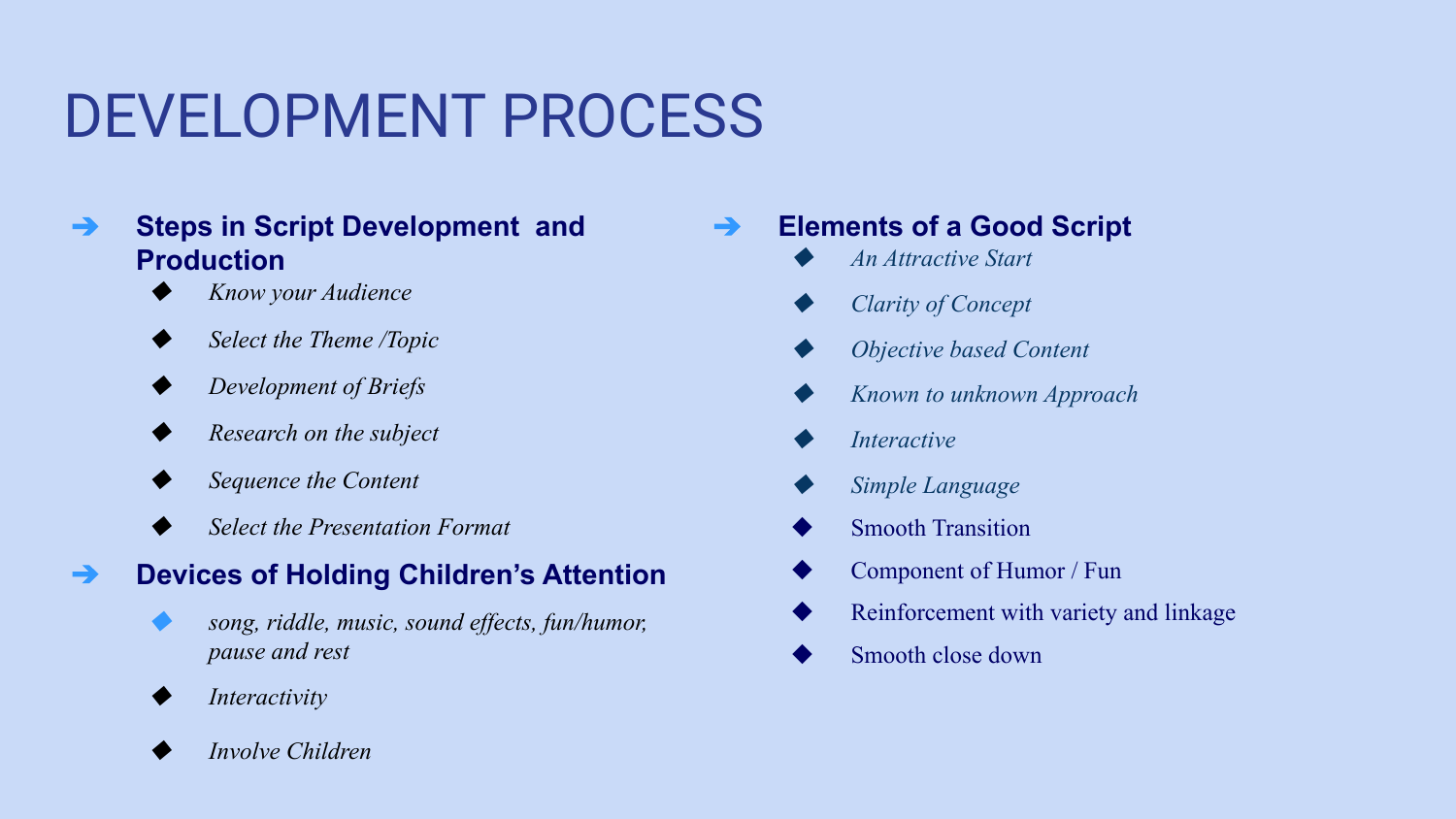### DEVELOPMENT OF A STORY BOARD

### **What is a storyboard**

A storyboard is a graphic representation of how your video will unfold, shot by shot. It's made up of a number of squares with illustrations or pictures representing each shot, with notes about what's going on in the scene and what's being said in the script during that shot. Think of it as sort of a comic book version of your script.

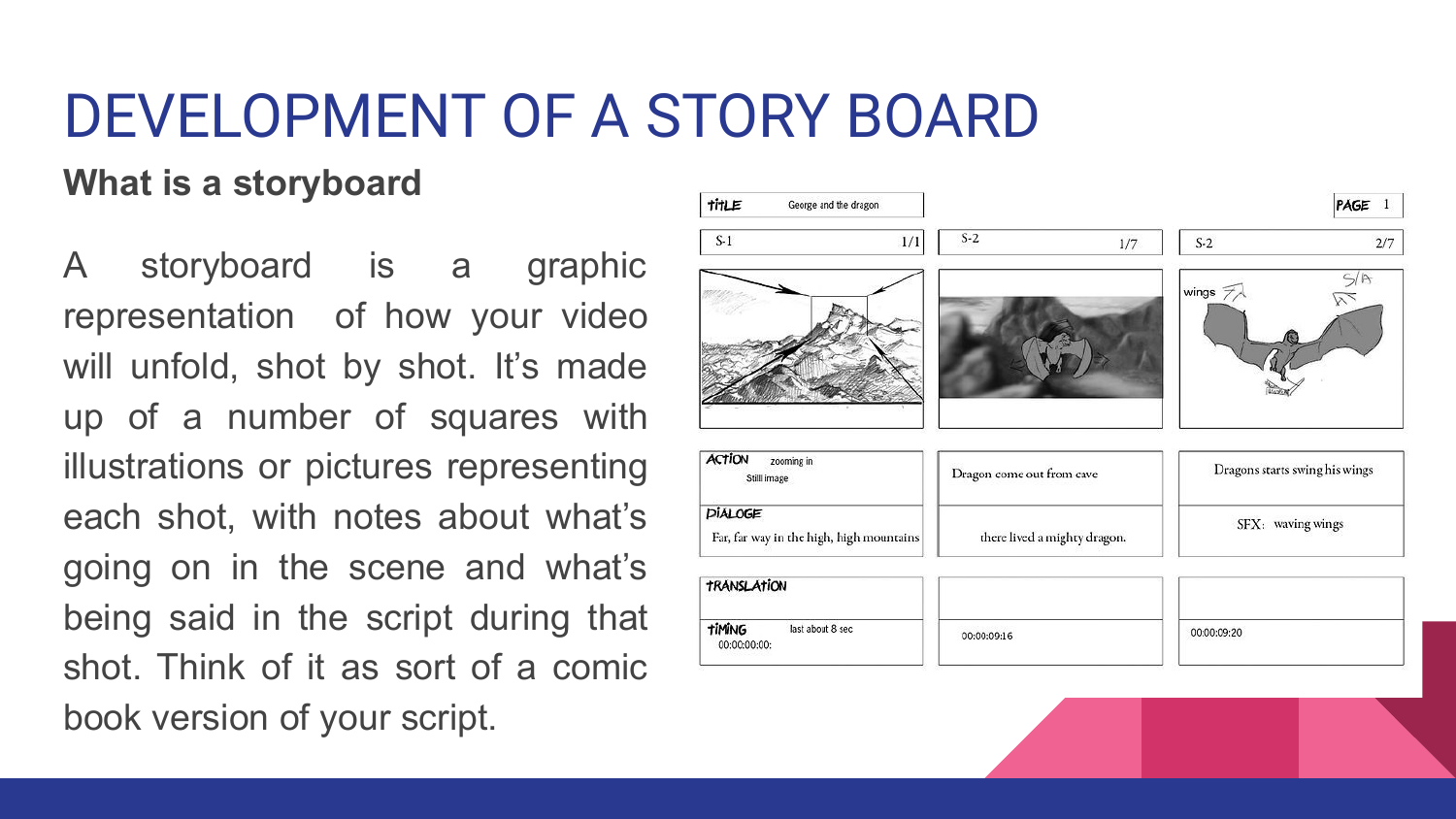**Story title** Personnel

#### Date  $\mathbf{I}$

#### **File location**

| Time           | Script                                                                                        | FX                                                          | Music                                                       |
|----------------|-----------------------------------------------------------------------------------------------|-------------------------------------------------------------|-------------------------------------------------------------|
| 0.00           |                                                                                               | Fade in<br>Wayes on beach                                   | Gentle fade in<br>'Onedin Line"<br>To background level      |
|                |                                                                                               | Xfade to speech                                             |                                                             |
| 0.04           | I must go down to the sea again, Slow fade out<br>to the lonely shore and the sky             |                                                             |                                                             |
| 0.09           | And all I ask is a tall ship,<br>and a start to steer her by                                  | Fade in creak of<br>rigging<br>Fade out FX                  |                                                             |
| 0.14           | (Narrator)<br>One of John Masefield's best<br>known poems, but what makes<br>it so memorable? | Fade in wind                                                |                                                             |
| 0.18           | And the wheel's kick and the<br>wind's song,<br>And the white sails shaking,                  | Slow Xfade wind to<br>Sail shaking,<br>Fast Fade out sail.  |                                                             |
| 00.23<br>00.30 | And a Grey mist on the sea's<br>face<br>and a grey dawn breaking.                             | Slow fade in gentle<br>surf<br>Slow fade out gentle<br>surf | Fade up "Onedin Line"<br>on 'breaking' and slow<br>fade out |

### **Audio Storyboard**



**Notes**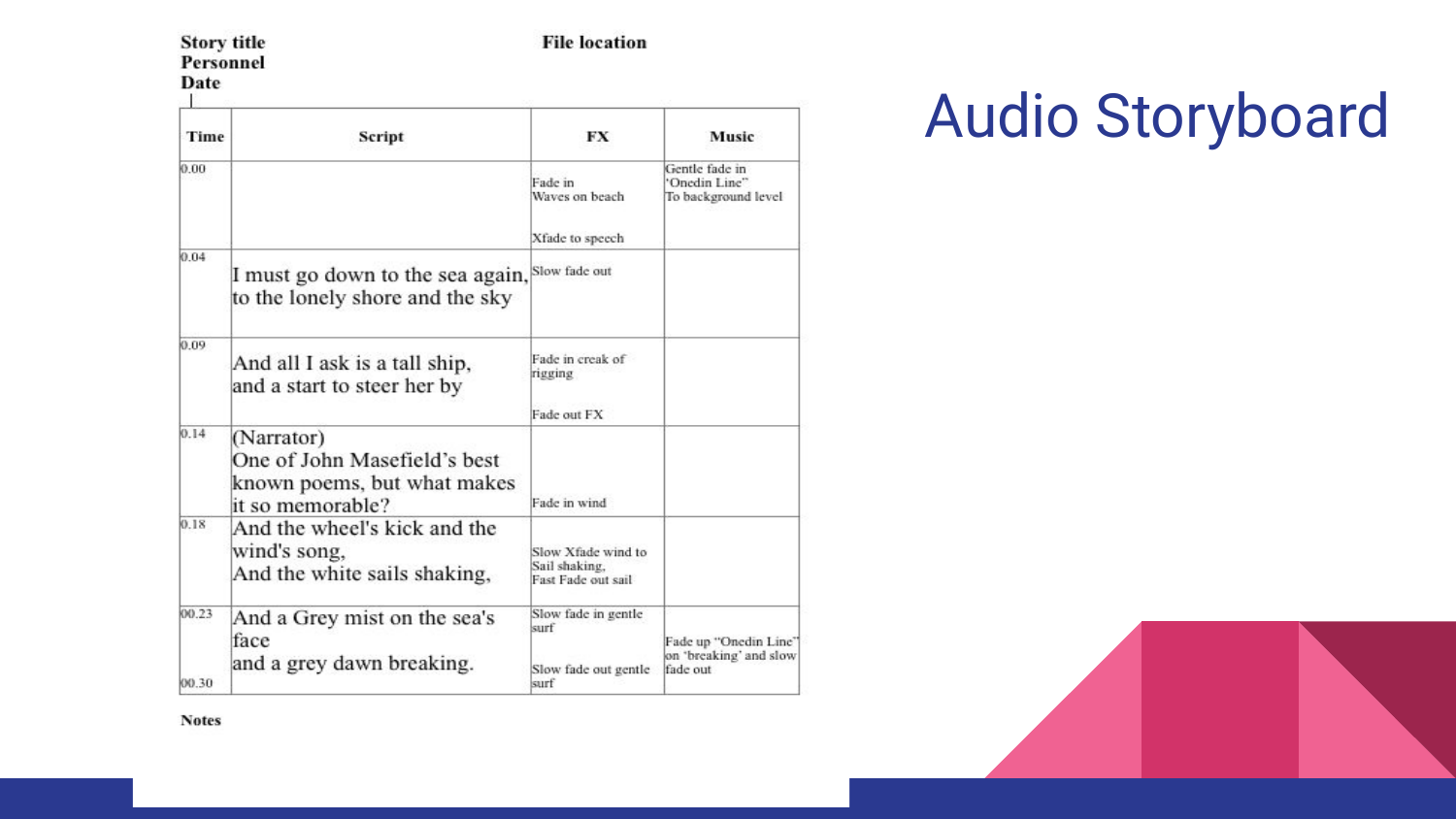#### **NEED OF A STORYBOARD TIPS : STORYBOARD**

- $\triangleright$  Best way to share the vision
- $\triangleright$  Makes production easier
- $>$  Saves time
- $\triangleright$  Use the "Sketch it" method
- $\triangleright$  Go with the rapid template
- $\triangleright$  Use collaboration tools

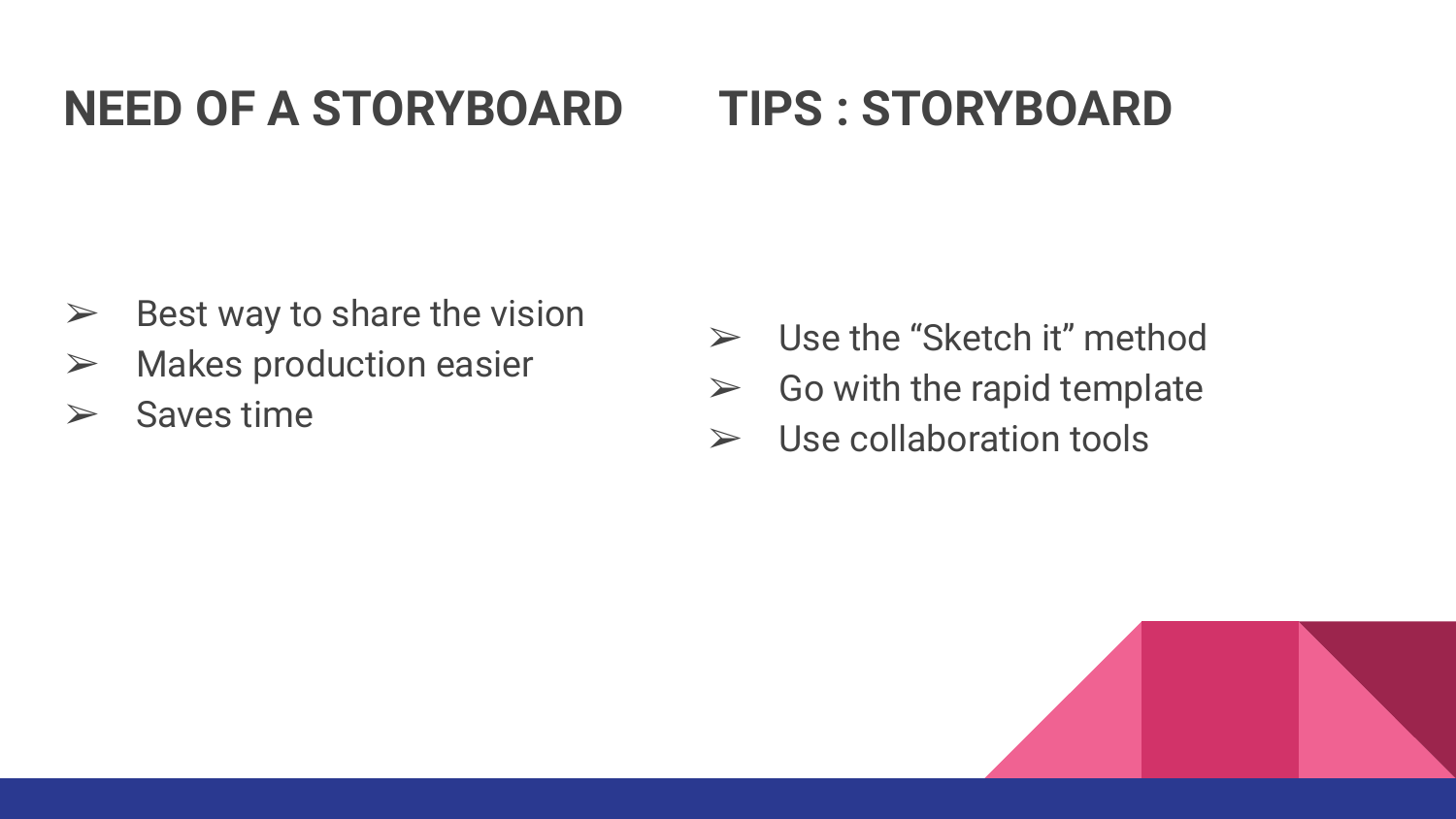### **What You Need?**

- Source of moving and still images.
- Means of importing them into a PC.
- Software to optimise each clip and string the clips together.
- Means of exporting the resulting masterpiece.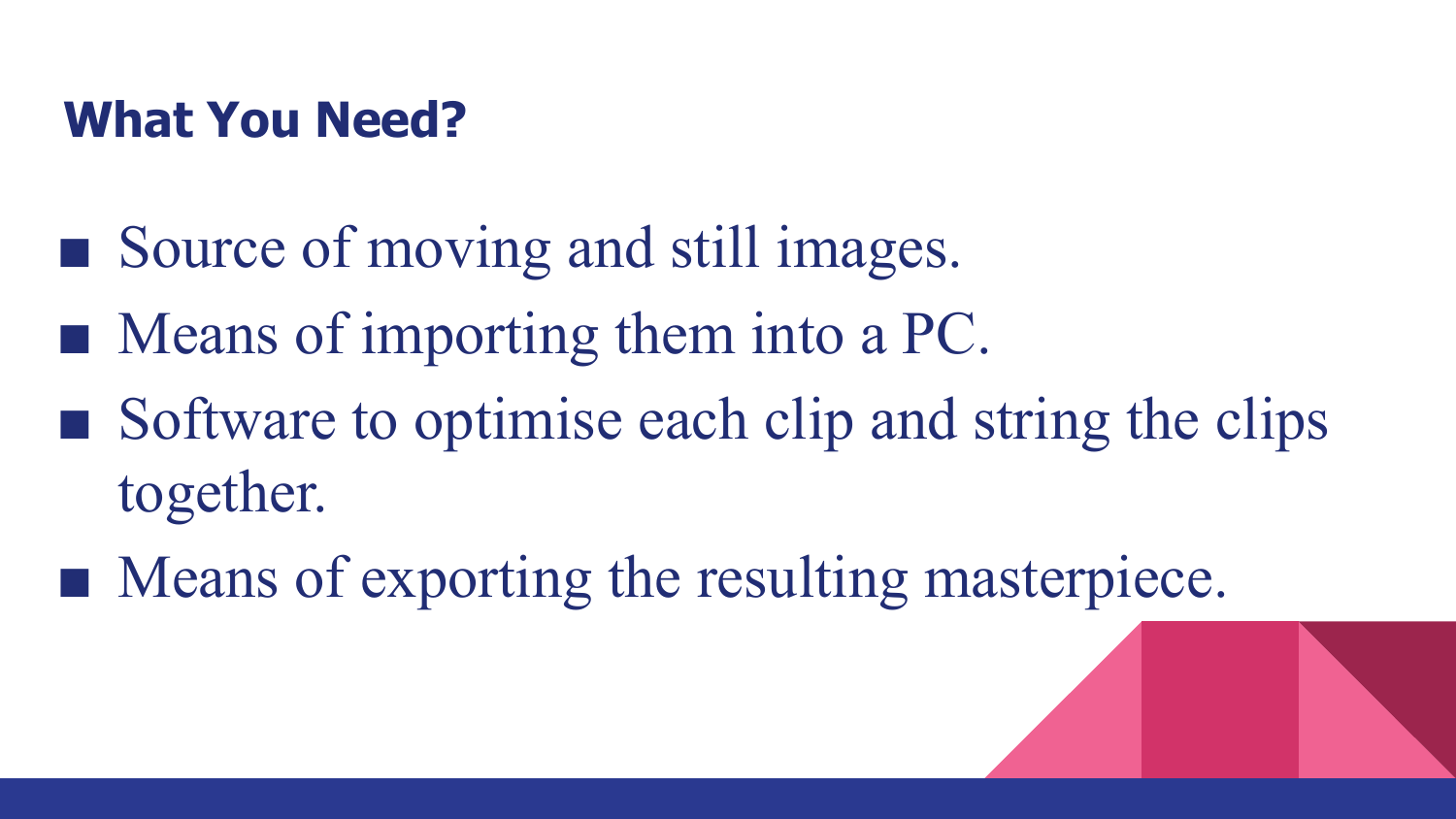### Camera Shots

### ➢ **Wide Shot**

■I*dea about the setting* 

■ Often establish a scene or place giving an audience *context for the following action ■Any figures will be very small.* 

### ➢ **Long Shot**

■F*igures will be seen from head to foot ■The audience will be able to identify more detail*  ■*Will also be able to see where they are or what is going on around them ■Introduction of character*

### ➢ **Mid Shot or Medium Shot (MS)**

**■** *Easy Recognition and identification*



 $\leq$ 0

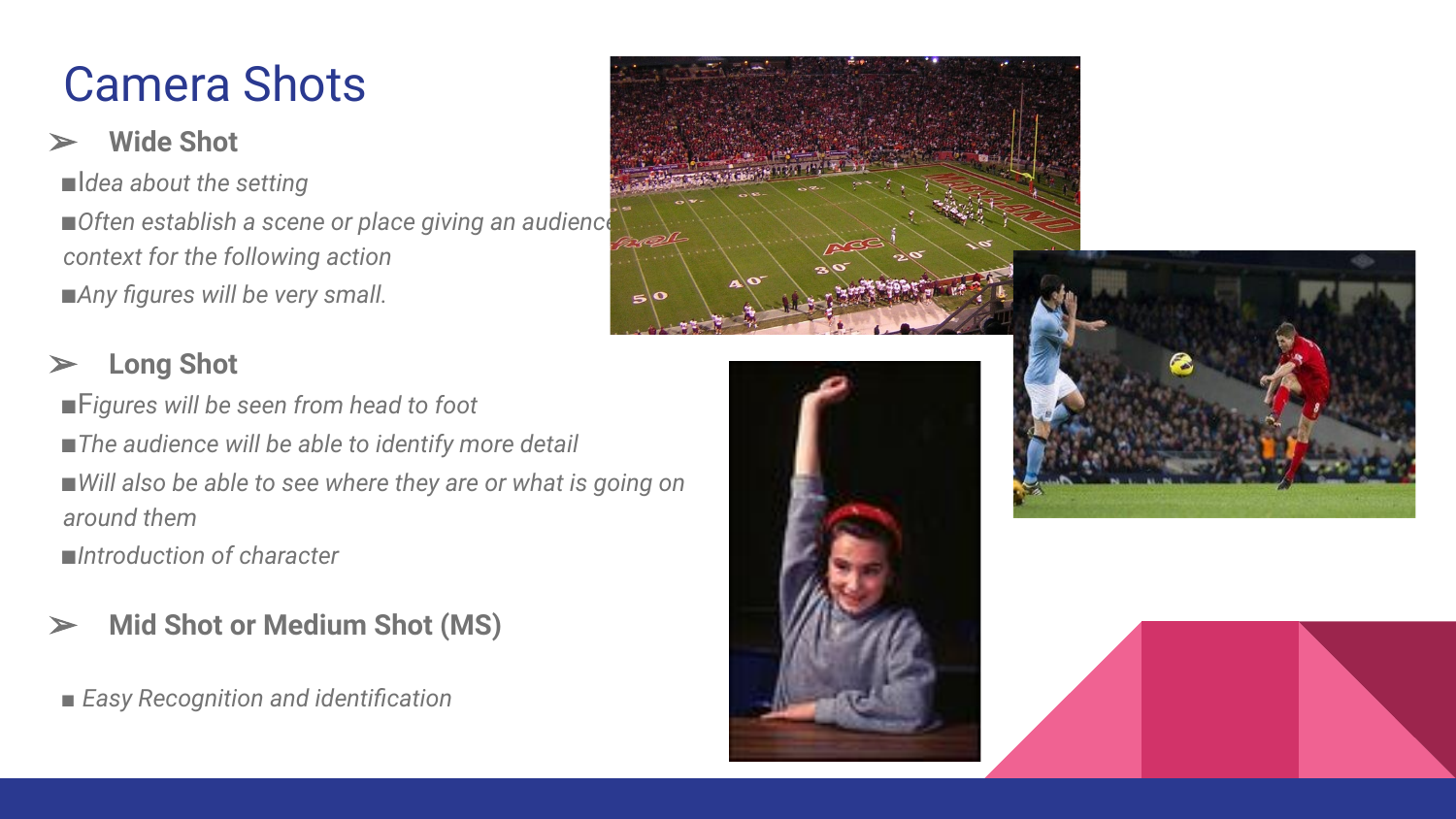## Camera shots (Continued)

- Medium Close Up (MCU)
- Close Up (CU)
- Big Close Up (BCU)
- Extreme Close Up (ECU)







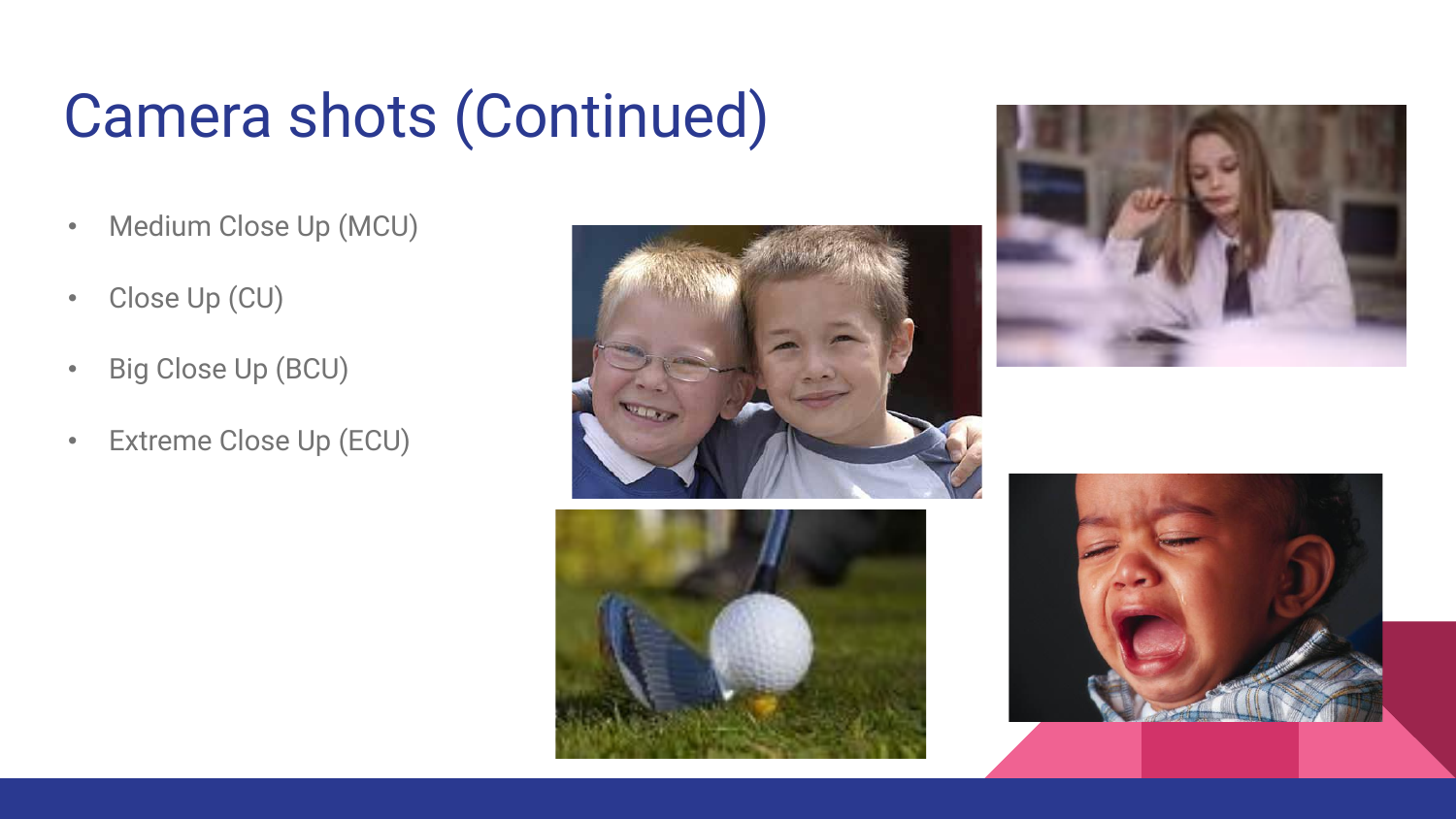## Camera angles

- Top angle
- Over the shoulder
- POV
- Dutch Angle
- Birds Eye View





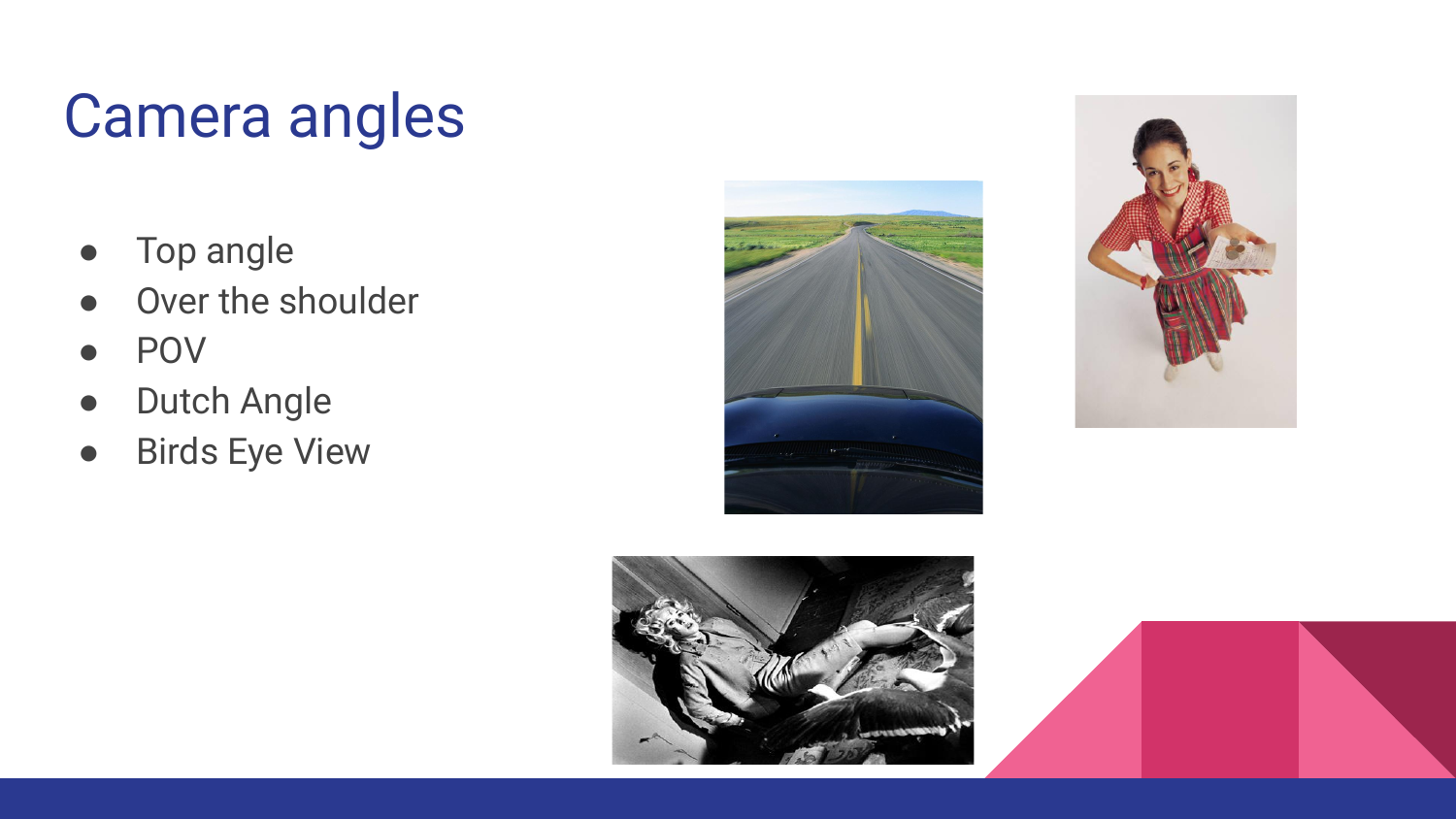## Do's of 'Filming

- Start recording **before** the action takes place. You can always trim any excess later.
- Stop recording **after** the action takes place. You can always trim any excess later.
- Also take stills shots of useful information.

## Don'ts of 'Filming

- Avoid excessive zooming. Frame the shot first.
- If you must zoom during a shot, avoid jerkiness.
- Avoid fast panning of static views.
- The objective is to minimise audience nausea.

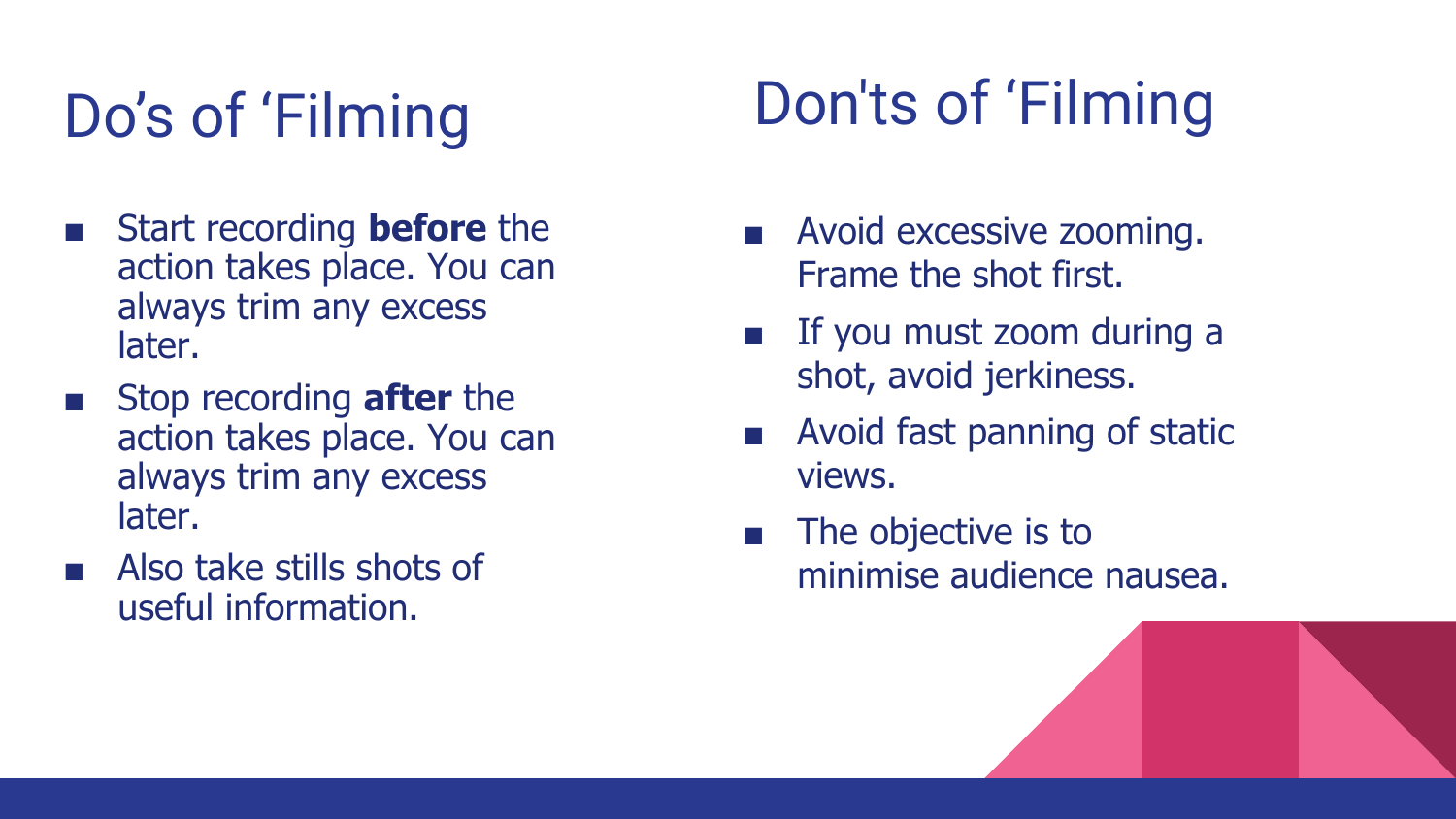Step One: Come up with an idea Write a Proposal



Step Two: Research/Explore/Learn





**Step Eight:** 

**Feedback and Reflect** 

Digital Storytelling Process

**Step Five:** Gather/Create Images Gather/Create Audio Gather/Create Video